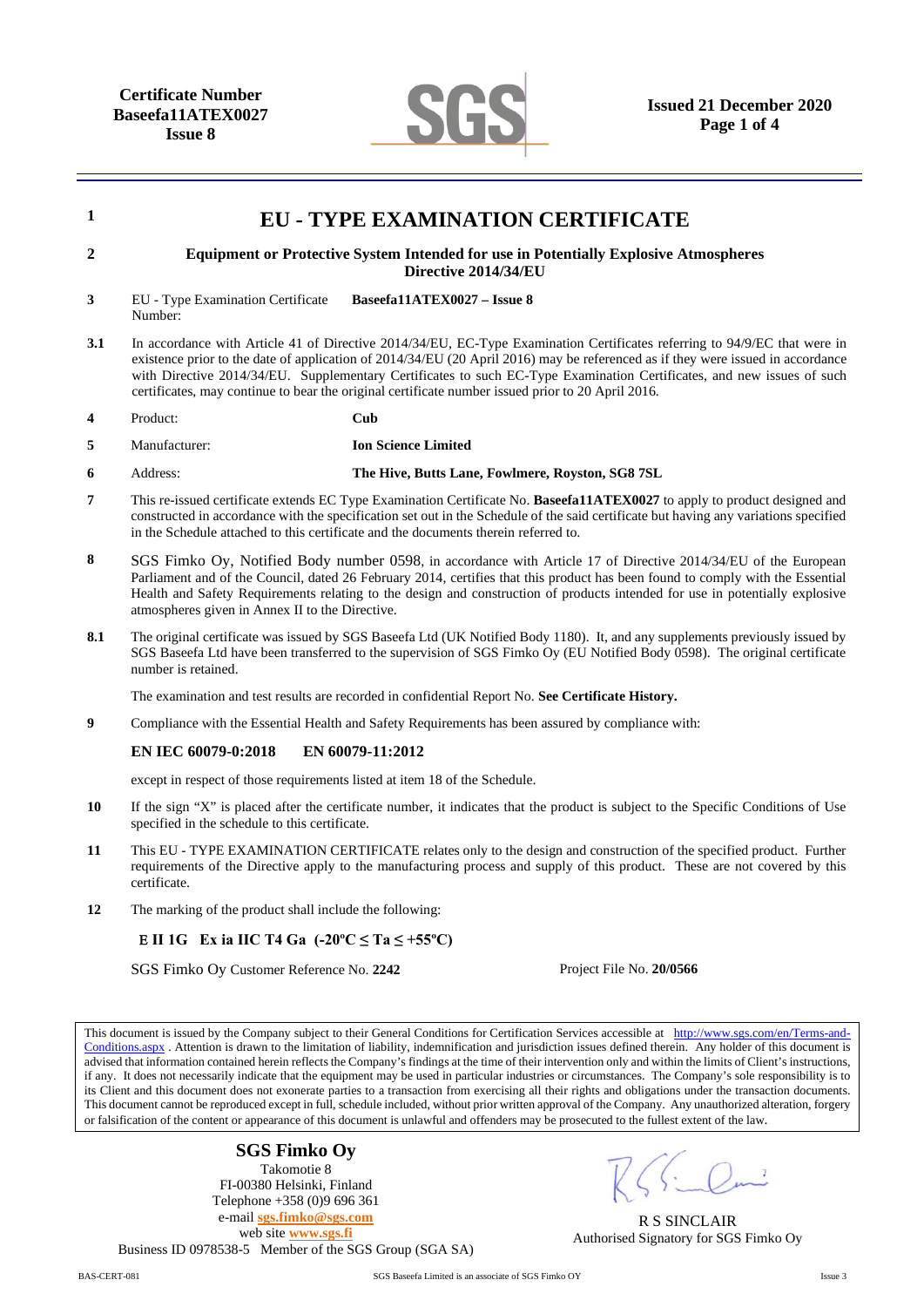

# **13 Schedule**

## **14 Certificate Number Baseefa11ATEX0027 – Issue 8**

#### **15 Description of Product**

The Cub is a self-contained battery powered hand-held gas detector intended to monitor the concentration of Volatile Organic Compounds (VOC) or various toxic gasses, dependent on which sensor is fitted. It produces alarms (audible, visual and vibrator) if pre-set levels are exceeded. The particular gas being monitored is shown on the display for a short time at switch on.

It is powered by a rechargeable battery, which is recharged by placing the gas detector into a Docking Station located in a non-hazardous area. Whilst in the Data or Calibration Docking Station, data can be transferred to and from other non-hazardous area equipment such as a computer. Whilst in the Charge Docking Station, only recharging is done.

The apparatus must only be recharged when in a non-hazardous area using one of the Ion Science Docking Stations as shown in the drawings listed below.

The VOC sensor is from the Mini PID range covered by Certificates Baseefa07ATEX0060U & IECEx BAS07.0030U & the other sensors are electrochemical cells which do not require individual certification. The sensors must only be changed when in a non-hazardous area.

The apparatus is not designed for use in oxygen enriched atmospheres.

#### **16 Report Number**

See Certificate History.

### **17 Specific Conditions of Use**

None

### **18 Essential Health and Safety Requirements**

In addition to the Essential Health and Safety Requirements (EHSRs) covered by the standards listed at item 9, the following are considered relevant to this product, and conformity is demonstrated in the report:

| <b>Clause</b> | <b>Subject</b>              |
|---------------|-----------------------------|
| 1.2.7         | LVD type requirements       |
| 1.4.1         | External effects            |
| 1.4.2         | Aggressive substances, etc. |

#### **19 Drawings and Documents**

New drawings submitted for this issue of certificate:

| <b>Number</b>                        | Sheet  | Issue | Date      | <b>Description</b>                           |  |
|--------------------------------------|--------|-------|-----------|----------------------------------------------|--|
| Data or Calibration Docking Stations |        |       |           |                                              |  |
| CERT0144                             | 1 of 1 | 3     | 09 NOV 20 | TC Docking Station PCB Track, Component Side |  |
| <b>CERT0145</b>                      | 1 of 1 | 3     | 09 NOV 20 | TC Docking Station PCB Ground Plane Side     |  |
| <b>Charge Docking Station</b>        |        |       |           |                                              |  |
| <b>CERT0149</b>                      | 1 of 1 | 3     | 09 NOV 20 | TC Budget Docking Station PCB Tracking       |  |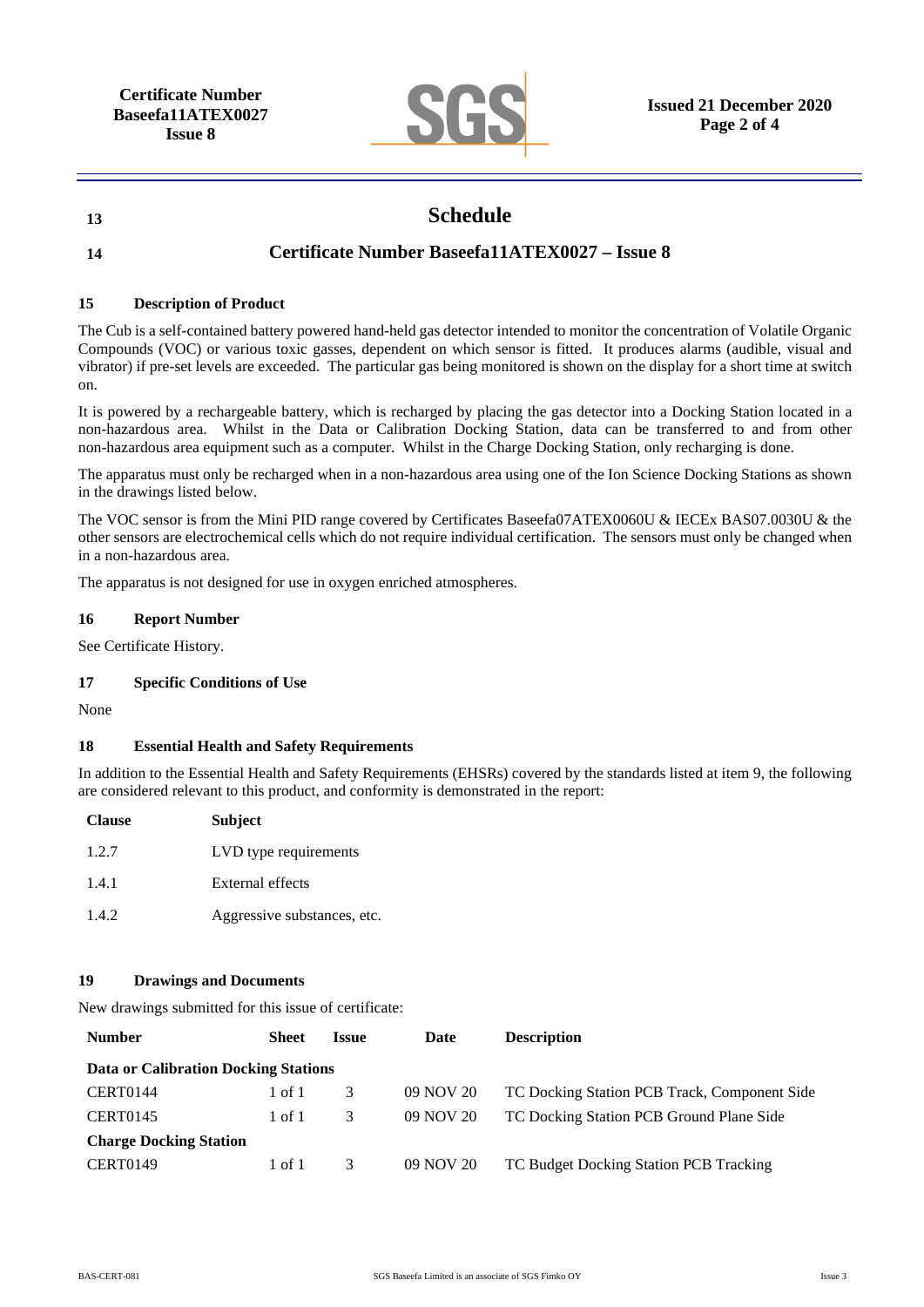

Current drawings which remain unaffected by this issue:

| <b>Number</b>                               | <b>Sheet</b> | <b>Issue</b>   | Date        | <b>Description</b>                             |
|---------------------------------------------|--------------|----------------|-------------|------------------------------------------------|
| <b>Tiger Cub</b>                            |              |                |             |                                                |
| CERT0136a                                   | $1$ of $2$   | $\overline{4}$ | 22, Dec, 17 | TC Interface Circuit Diagram                   |
| CERT0136b                                   | 2 of 2       | 4              | 20, Dec, 17 | TC Processor Circuit Diagram                   |
| <b>CERT0137</b>                             | $1$ of $1$   | $\overline{4}$ | 20, Dec, 17 | Tiger Cub PCB Component Layout                 |
| <b>CERT0138</b>                             | $1$ of $1$   | 5              | 20, Dec, 17 | TC PCB Track Side                              |
| <b>CERT0139</b>                             | $1$ of $1$   | 5              | 20, Dec, 17 | TC PCB Gnd Plane Side                          |
| <b>CERT0140</b>                             | $1$ of $1$   | $\overline{4}$ | 20, Dec, 17 | <b>Tiger Cub Critical Components List</b>      |
| <b>CERT0141</b>                             | $1 - 2$      | 9              | 28/05/2020  | Tiger Cub G.A.                                 |
| <b>CERT0154</b>                             | $1-2$        | 06             | 07/08/2019  | <b>CUB Instrument Approvals Label Details</b>  |
| <b>CERT0155</b>                             | 1            | 05             | 07/08/2019  | TC Instrument Serial No. Label Details.        |
| <b>CERT0168</b>                             | 1 of 1       | $\mathbf{1}$   | 30, Oct, 12 | TC PCB With Conformal Coating & Casting        |
| <b>Data or Calibration Docking Stations</b> |              |                |             |                                                |
| <b>CERT0142</b>                             | $1$ of $1$   | $\mathbf{1}$   | 02, Feb, 12 | TC Docking Station Circuit Charging Clamp      |
| <b>CERT0143</b>                             | $1$ of $1$   | 2              | 22, Oct, 12 | TC Docking Station PCB Component Layout        |
| <b>CERT0146</b>                             | $1$ of $1$   | 3              | 08 Dec 2015 | TC Docking Station Critical Components List    |
| <b>Charge Docking Station</b>               |              |                |             |                                                |
| <b>CERT0147</b>                             | $1$ of $1$   | 2              | 12, Mar, 13 | TC Charge Docking Station Charging Clamp       |
| <b>CERT0148</b>                             | $1$ of $1$   | 2              | 22, Oct, 12 | TC Budget Docking Station PCB Component Layout |
| All Docking Stations G A & Labels           |              |                |             |                                                |
| <b>CERT0158</b>                             | $1$ of $1$   | $\sqrt{2}$     | 29/02/2012  | TC Docking Station GA                          |
| <b>CERT0156</b>                             | 1 & 2        | 6              | 07/01/13    | TC Docking Station Label Details               |
| <b>CERT0169</b>                             | 1 of 1       | $\mathbf{1}$   | 31, Aug, 12 | TC Dock. Station PCB Conformal Coating         |
| <b>CERT0170</b>                             | 1 of 1       | $\mathbf{1}$   | 22, Oct, 12 | TC Charge Dock. Stat. PCB Conformal Coating    |

## **20 Certificate History**

| Certificate No.              | Date            | <b>Comments</b>                                                                                                                                                                                                                                                                                                                                                                 |
|------------------------------|-----------------|---------------------------------------------------------------------------------------------------------------------------------------------------------------------------------------------------------------------------------------------------------------------------------------------------------------------------------------------------------------------------------|
| Baseefa11ATEX0027            | 19 March 2012   | The release of the prime certificate. The associated test and<br>documented<br>is<br>No.<br>Report<br>assessment<br>Test<br>in<br>GB/BAS/ExTR10.0259/00.                                                                                                                                                                                                                        |
| Baseefa11ATEX0027<br>Issue 1 | 12 July 2012    | To permit various circuit changes for functional reasons.<br>Intrinsic<br>safety is not affected. The associated assessment is documented in<br>Test Report No. GB/BAS/ExTR12.0183/00.                                                                                                                                                                                          |
| Baseefa11ATEX0027<br>Issue 2 | 30 August 2013  | To permit various circuit changes and the use of an alternative<br>rechargeable cell. Text added to section 15 to clarify that the sensors<br>may only be changed in a non-hazardous area. Also, to confirm the<br>equipment complies with EN60079-0:2012 and EN60079-11:2012.<br>The associated test and assessment is documented in Test Report No.<br>GB/BAS/ExTR12.0171/00. |
| Baseefa11ATEX0027<br>Issue 3 | 15 January 2016 | To permit various circuit changes which do not adversely affect the<br>original assessment. Also, to confirm the equipment complies with<br>EN60079-0:2012+A11:2013. The associated test and assessment is<br>documented in Test Report No. GB/BAS/ExTR16.0026/00                                                                                                               |